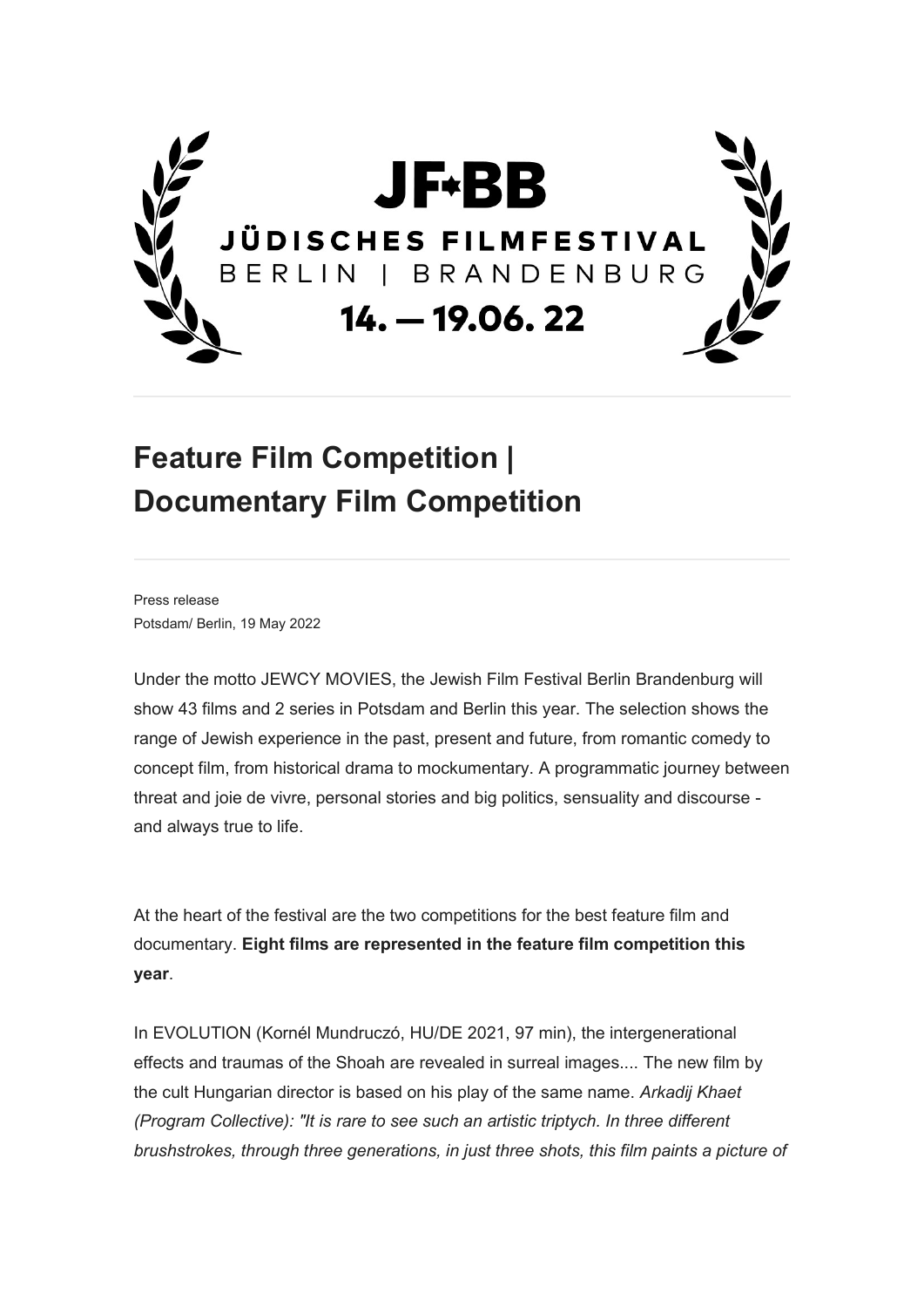*how the past influences the present."*

BERENSHTEIN (Roman Shumunov, IL 2021, 105 min) will celebrate its German premiere at JFBB 2022. A cinematically complex portrait of Ukrainian Soviet partisan and spy Leonid Berenshtein. The last living ex-commander of a partisan unit recalls the unfathomable horrors of the war, which even he could not prevent, and the eventual victory. Unusual blend of reenactment and eyewitness interview.

CINEMA SABAYA (Orit Fouks Rotem, IL/BE 2021, 95 min) shows in the style of a documentary workshop video diary the difficult rapprochement between Jewish and Arab women in Israel. Heavy topics, told with joie de vivre and great respect, are staged - from dependence or independence from men to essential questions of social participation: why is it that even in such dialogue workshops only Hebrew is ever spoken?

CONCERNED CITIZEN (Idan Haguel, IL 2022, 82 min) centers on a gay couple who move into a beautiful apartment in the wrong place at the wrong time. An everyday reflection around liberal life lies, immanent racism, complicity and responsibility, civil courage and liberal life lies. *Amos Geva (Program Collective): "Making the comfort zone uncomfortable for the modern liberal viewer. Gay rights, women's rights, gentrification, xenophobia and privilege. This film makes you reevaluate, through the real-life dilemmas shown, what you think you know about these headlines."*

DER PASSFÄLSCHER (Maggie Peren, DE/LUX 2022, 116 min) tells with a light hand about the heavy subject of not letting one's youth be stolen even in the repressive Nazi system - here the hunger for youth, love and new experiences, there the constant fear of persecution and death.

WE MIGHT AS WELL BE DEAD (Natalia Sinelnikova, DE 2022, 93 min) . This psychologically sophisticated concept film about the fear of not belonging to a closed society opened this year's Berlinale section Perspektive deutsches Kino. *"Why is it so hard to arrive in this society? And why is it so hard for us to let others join us in our society? An apt interjection about transparency and exclusion, apparently two sides of the same coin." (Bernd Buder)*

The mockumerntary THE RED STAR (Gabriel Matias Lichtmann, AR 2021, 72 min)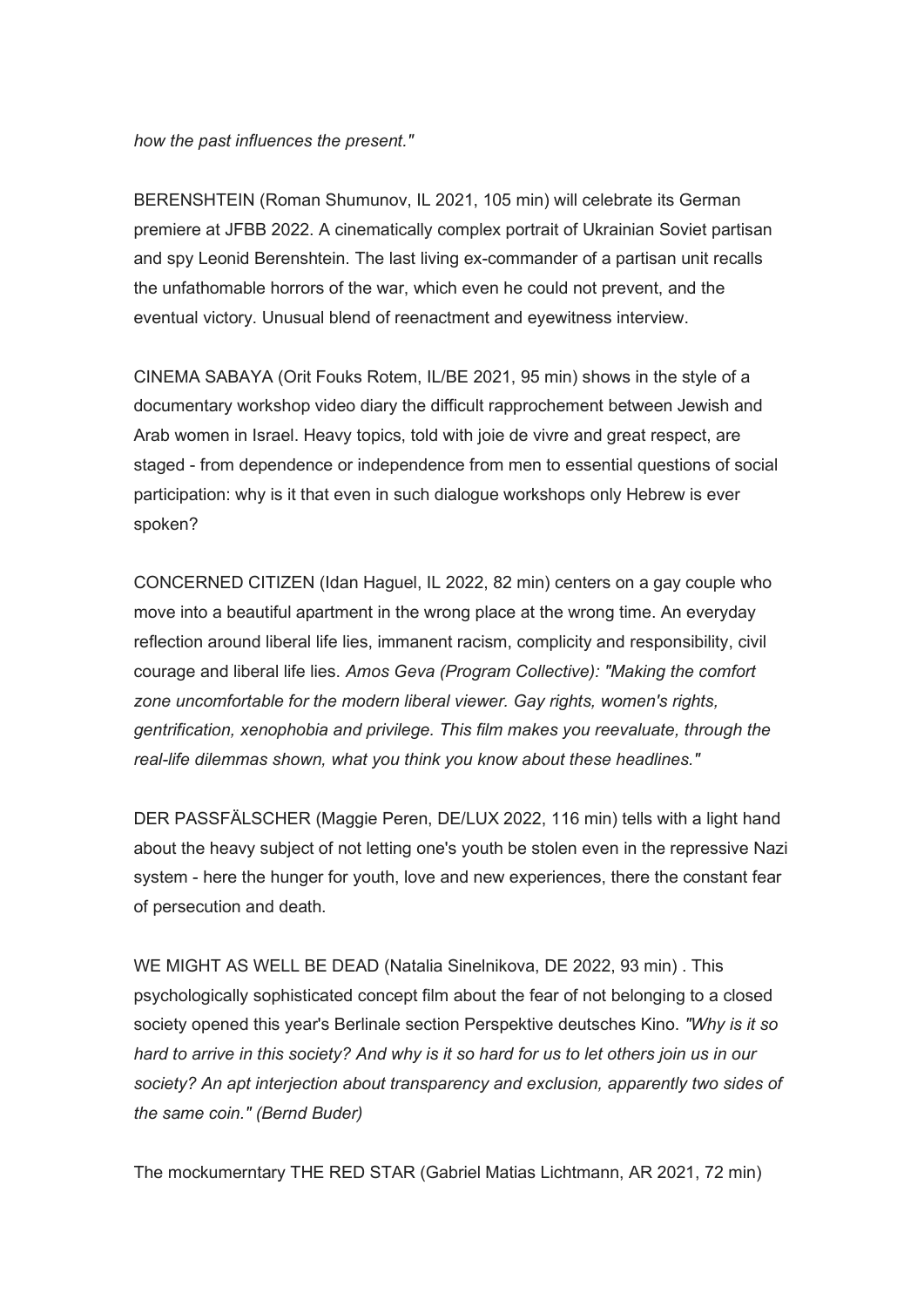sketches a biography about one of the greatest mysteries of Argentine Jewish history: Laila Salama. She spied for MI6 and was apparently involved in the kidnapping of Adolf Eichmann in Buenos Aires in 1960. A biography sketches that could have existed like this.

ROSE (Aurélie Saada, FR 2021, 103 min) is the loose, light, sensual French comedy of this year's JFBB. It is about the question of whether a Jewish widow, who is at an advanced age, is allowed to enjoy life once again. *Dr. Lea Wohl von Haselberg (Program Collective): "An older woman as a protagonist. Super! It's about desire and sexuality in old age and the social conflict that comes with it."*

**In the documentary competition**, ADAM & IDA by Berlin-based director Jan Tenhaven (DE 2022, 83 min) will celebrate its world premiere at this year's JFBB. This film tells the story of the apparent twins Adam and Ida Paluch, who were separated as toddlers in the ghetto, survived the Holocaust and miraculously found each other again 53 years later.

WE WEPT WITHOUT TEARS (Gideon Greif/ Itai Lev, IL 2022, 72 min) has its German premiere at JFBB 2022. This cinematic remembrance of the Shoah processes the most important eyewitness testimonies of those who had to remove the victims of the Shoah under duress in the Auschwitz-Birkenau extermination camp.

1341 FRAMES OF LOVE AND WAR (Ran Tal, IL 2022, 90 min) is a photo chronicle in moving images: As a photographer, Micha Bar-Am documents important events and wars of Israel, from the Eichmann trial in 1961 to the Lebanon war in 1982. Micha Bar-Am, reflects on stories and experiences behind the photos - and his role as one of Israel's most important chroniclers.

In HOUSEWITZ (Oeke Hoogendijk, NL 2021, 71 min), filmmaker Oeke Hoogendijk tries to make sense of her mother's story. Only gradually do we understand that the oddball elderly lady, here watching TV in her living room with her cat, never leaves that living room. A portrait of a wise woman who spends every day with the Holocaust as her roommate.

BABI YAR CONTEXT (Sergei Loznitsa, NL 2021, 121 min): The Babyn Yar massacre,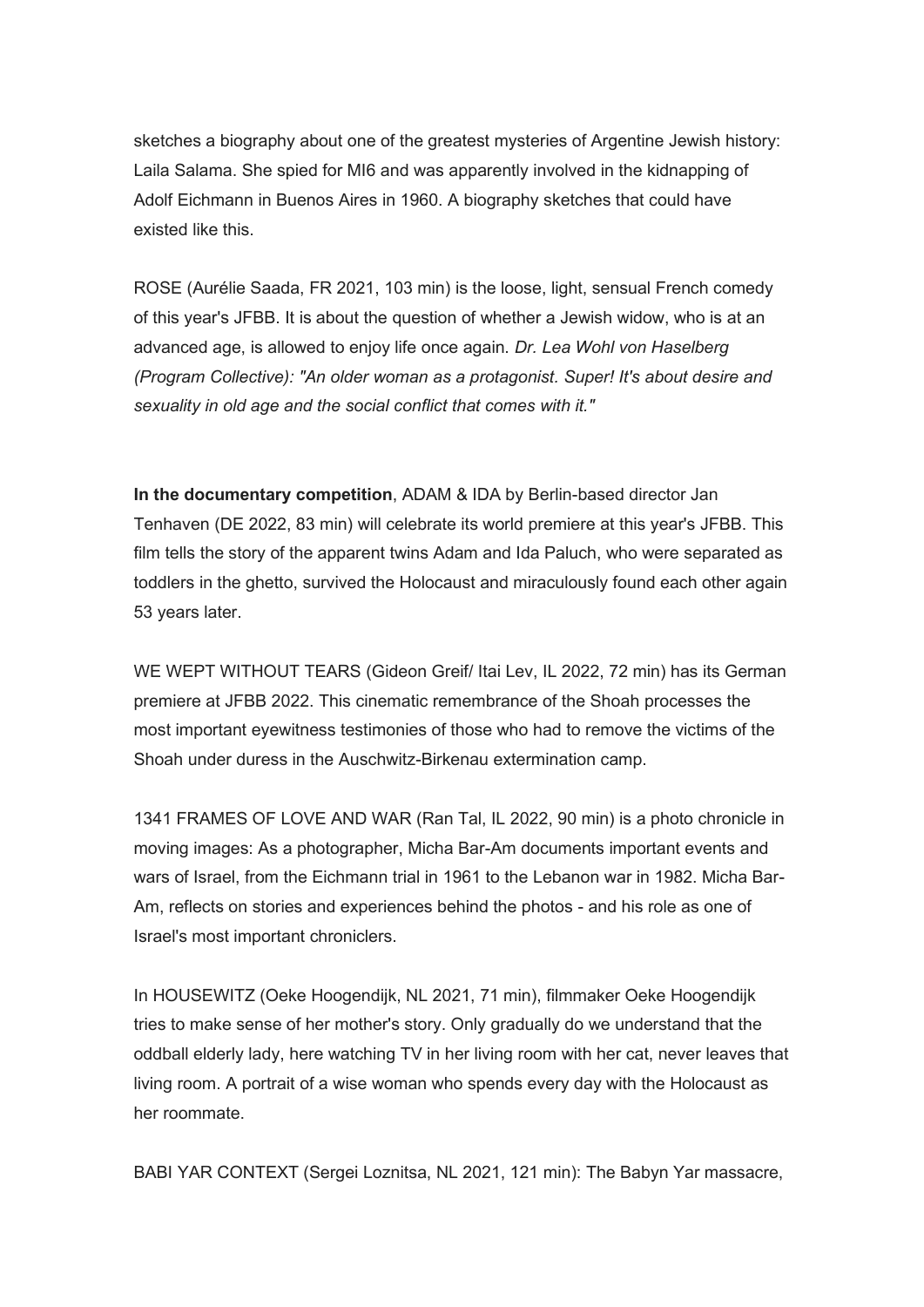in which German Nazi Einsatzgruppen and local police units shot more than 33,000 Jews, is one of the most horrific crimes of the past century. Sergej Losnitza's associative montage of archival materials precisely taps into a blank space in European history.

With the Blue Box, a small metal piggy bank, the Jewish National Fund collected money to buy land from Arabs in Palestine during the founding phase of the State of Israel. In the eponymous film BLUE BOX (Michal Weits, IL/CA/BE 2021, 80 min), the filmmaker reflects on the complex story of her great-grandfather Yosef Weitz - a "founding father" who created wonderful green forests out of the barren soil of Israel, but acquired the land for it sometimes with morally questionable methods.

In her latest film A WOMAN (Jeanine Meerapfel, DE/AR 2021, 104 min) Jeanine Meerapfel, to whom this year's JFBB Homage is dedicated, deals with the biography of her mother. In an intimate way, she remembers a woman for whom the feeling of homelessness was a permanent condition. At the same time, it is the story of the exile experiences of an entire generation in the 20th century.

LEAVING PARADISE (Ofer Freiman, IL 2020, 86 min) shows that Jewish life also takes place in the Brazilian jungle: 60-year-old Cleo manages a farm in rural Brazil with his extended family. The clan lives like a commune and practices a very individual Judaism. When the children want to live out their Jewishness and move to Israel, Cleo sees his life's work in danger. So which is the Promised Land?

RAYMONDE EL BIDAOUIA (Yaël Abecassis, IL 2020, 77 min), tells the story of popular singer Raymonde El Bidaouia. The Sephardic Jew immigrated from Casablanca to Israel at the age of 18 and overcame many strokes of fate. This documentary by her daughter Yaël Abecassis, who accompanies her mother to the places of her youth, shows how music helped her. *Amos Geva (Program Collective): "While 1700 years of Jewish life are celebrated in Germany, Jewish life in North Africa goes back to the Bible. The film provides a glimpse into the culture of Moroccan Jewry through the music of El Bidaouia, observed by her daughter, Israeli actress and director Yaël Abecassis."*

SUMMER NIGHTS (Ohad Milstein, IL 2021, 53 min), shows the world through the